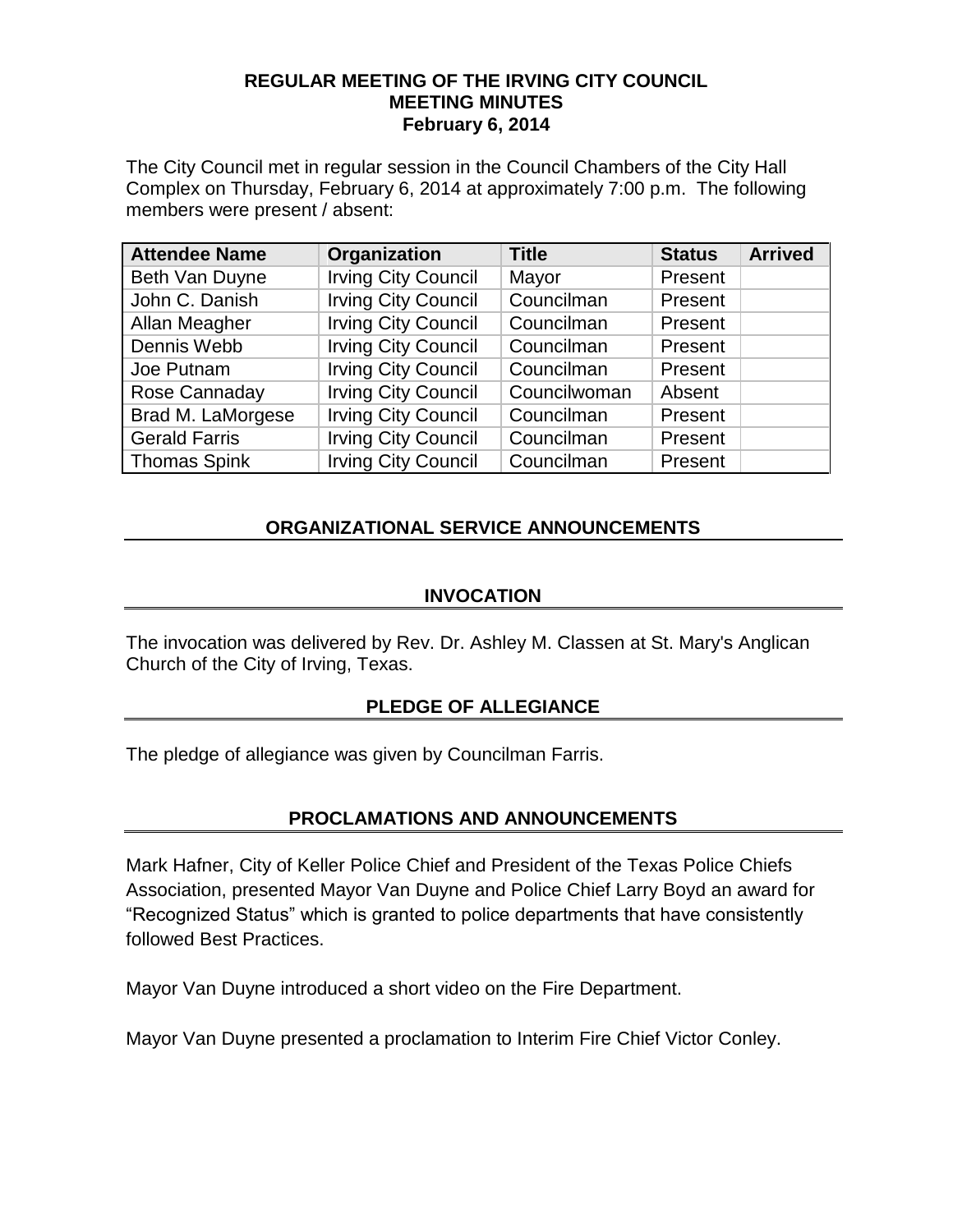Betty Wilkes, Executive Director of the Texas Fire Chiefs Association and Chris Connealy, State of Texas Fire Marshall, presented the Recognized Best Practices award to Interim Chief Victor Conley, Assistant Chief Wilson and Assistant Chief Harvey.

# **CITIZENS' FORUM**

Citizens are invited to speak for three (3) minutes on matters relating to City government and on items not listed on the regular agenda.

No one signed up to speak at tonight's citizen's forum.

# **CITY COUNCIL AGENDA**

## **1 City Operations Update**

Todd Reck, Water Utilities Director, spoke regarding the Water Department and the Irving School District program in which students are able to obtain a water or waste water certification. The City and the School District were presented with the Crystal Award by the Texas Association for Partners in Education for the successful program.

Casey Tate, Capital Improvements Team Director, provided tonight's operations update regarding the O'Connor Road construction and the South Irving Library. The construction is almost complete on South O'Connor Road and construction will begin on North O'Connor. The foundation for South Irving Library is being poured and structural elements are expected to go up in early March.

Dan Vedral, Traffic Engineering Director, spoke regarding the State Highway 114 and MacArthur intersection project, which will increase the intersection capacity and improve traffic for the surrounding area.

## **2 Heritage Crossing Update**

There was no Heritage Crossing Update at tonight's meeting.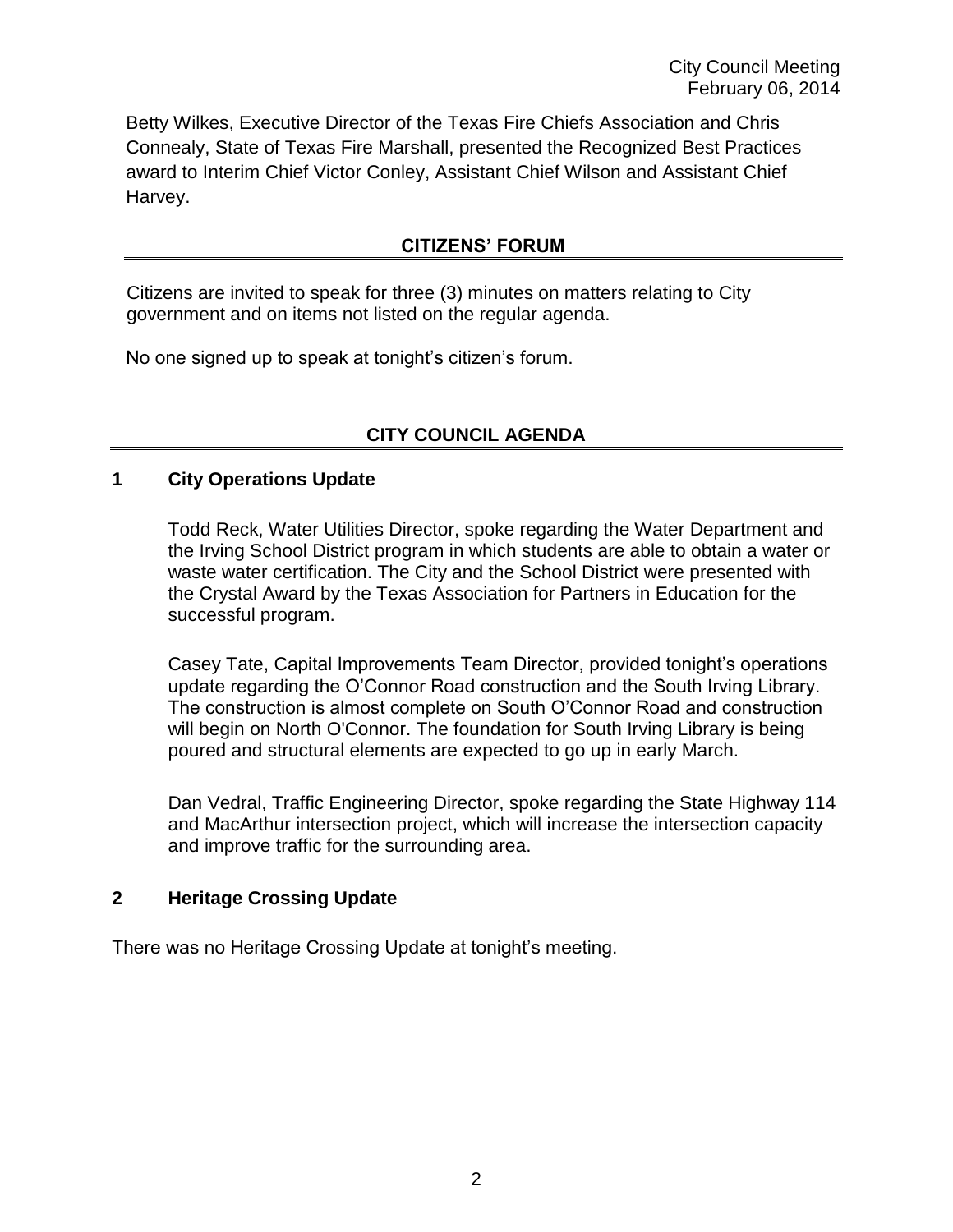# **3 Input from Citizens Regarding Ethics Policies**

No one signed up to speak on this item at tonight's meeting.

## **CONSENT AGENDA**

Motioned by Councilman LaMorgese, seconded by Councilman Farris to approve the consent agenda items 4-23.

Motion approved 8-0.

## **4 Approving Minutes for Saturday, January 04, 2014**

| <b>RESULT:</b>        | <b>ACCEPTED [UNANIMOUS]</b>                                  |               |
|-----------------------|--------------------------------------------------------------|---------------|
| <b>MOVER:</b>         | Brad M. LaMorgese, Councilman                                |               |
| <b>SECONDER:</b>      | Gerald Farris, Councilman                                    |               |
| AYES:<br><b>Spink</b> | Van Duyne, Danish, Meagher, Webb, Putnam, LaMorgese, Farris, |               |
| <b>ABSENT:</b>        |                                                              | Rose Cannaday |

**5 Approving Minutes for Wednesday, January 08, 2014**

| <b>RESULT:</b>        |                                                              | <b>ACCEPTED [UNANIMOUS]</b>   |
|-----------------------|--------------------------------------------------------------|-------------------------------|
| <b>MOVER:</b>         |                                                              | Brad M. LaMorgese, Councilman |
| <b>SECONDER:</b>      |                                                              | Gerald Farris, Councilman     |
| AYES:<br><b>Spink</b> | Van Duyne, Danish, Meagher, Webb, Putnam, LaMorgese, Farris, |                               |
| <b>ABSENT:</b>        |                                                              | Rose Cannaday                 |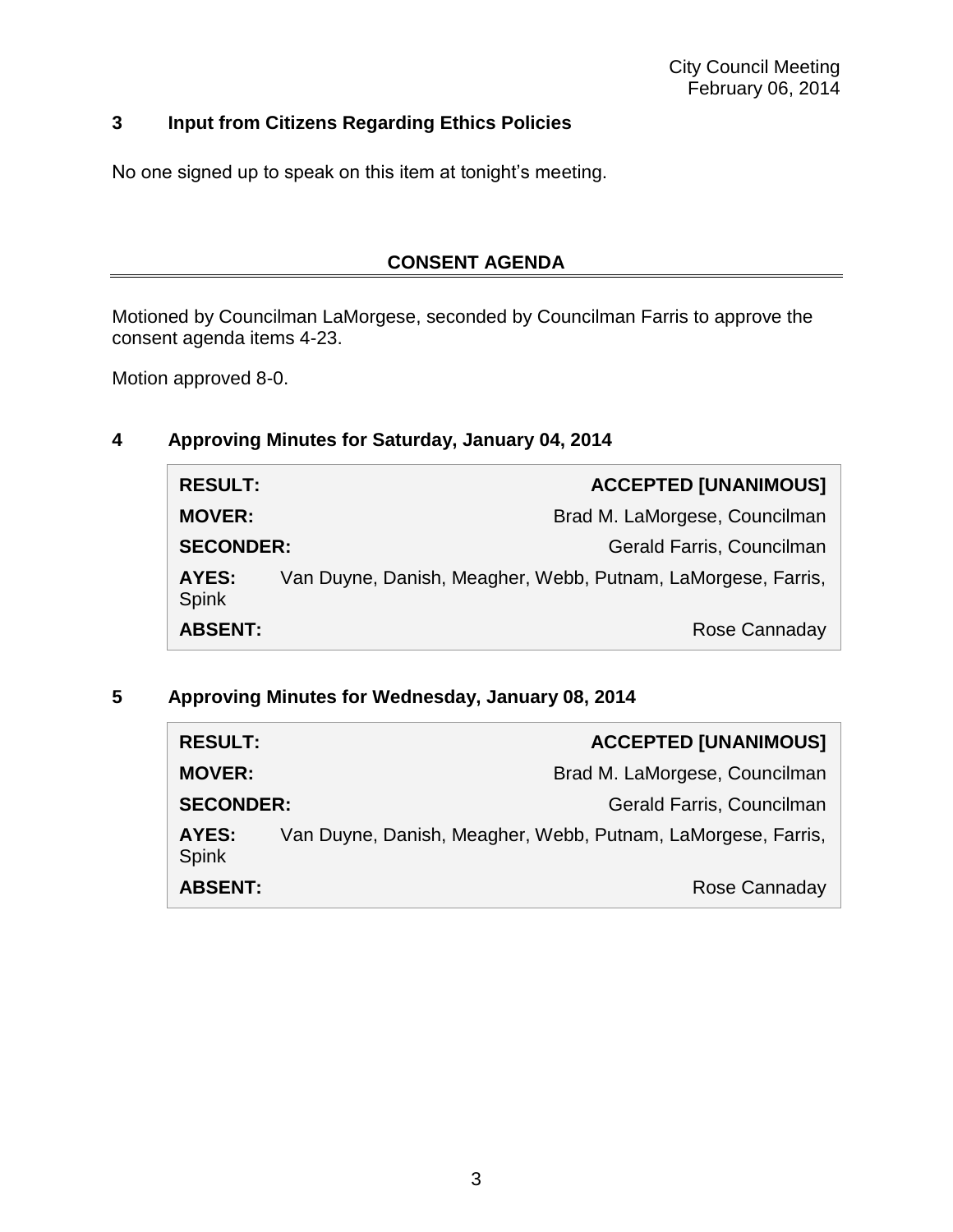# **6 Approving Minutes for Thursday, January 09, 2014**

| <b>RESULT:</b>        | <b>ACCEPTED [UNANIMOUS]</b>                                  |
|-----------------------|--------------------------------------------------------------|
| <b>MOVER:</b>         | Brad M. LaMorgese, Councilman                                |
| <b>SECONDER:</b>      | Gerald Farris, Councilman                                    |
| AYES:<br><b>Spink</b> | Van Duyne, Danish, Meagher, Webb, Putnam, LaMorgese, Farris, |
| <b>ABSENT:</b>        | Rose Cannaday                                                |

**7 Approving Minutes for Friday, January 17, 2014**

| <b>RESULT:</b>        |                                                              | <b>ACCEPTED [UNANIMOUS]</b>   |
|-----------------------|--------------------------------------------------------------|-------------------------------|
| <b>MOVER:</b>         |                                                              | Brad M. LaMorgese, Councilman |
| <b>SECONDER:</b>      |                                                              | Gerald Farris, Councilman     |
| AYES:<br><b>Spink</b> | Van Duyne, Danish, Meagher, Webb, Putnam, LaMorgese, Farris, |                               |
| <b>ABSENT:</b>        |                                                              | Rose Cannaday                 |

**8 Resolution No. RES-2014-30 --** Authorizing the Destruction of Obsolete Records in Accordance with City of Irving's Records Management Policy

| <b>RESULT:</b>        |                                                              | <b>ADOPTED [UNANIMOUS]</b> |
|-----------------------|--------------------------------------------------------------|----------------------------|
| <b>MOVER:</b>         | Brad M. LaMorgese, Councilman                                |                            |
| <b>SECONDER:</b>      |                                                              | Gerald Farris, Councilman  |
| AYES:<br><b>Spink</b> | Van Duyne, Danish, Meagher, Webb, Putnam, LaMorgese, Farris, |                            |
| <b>ABSENT:</b>        |                                                              | Rose Cannaday              |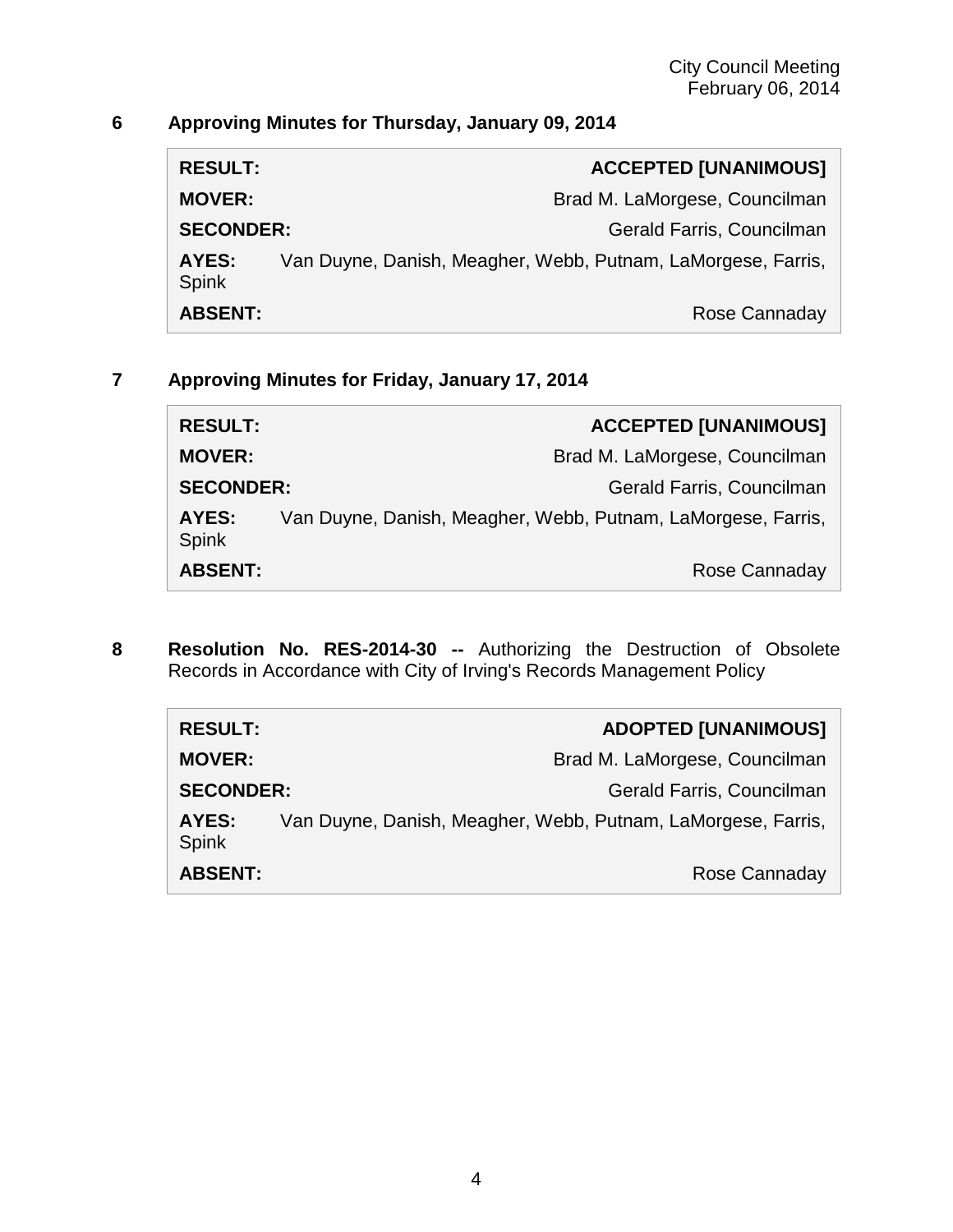**9 Resolution No. RES-2014-31 --** Approving an Interlocal Agreement with North Central Texas Council of Governments in the Amount of \$6,000.00 for a Cooperative Data Program Public Entity Participation Agreement

| <b>RESULT:</b>               | <b>ADOPTED [UNANIMOUS]</b>                                   |
|------------------------------|--------------------------------------------------------------|
| <b>MOVER:</b>                | Brad M. LaMorgese, Councilman                                |
| <b>SECONDER:</b>             | Gerald Farris, Councilman                                    |
| <b>AYES:</b><br><b>Spink</b> | Van Duyne, Danish, Meagher, Webb, Putnam, LaMorgese, Farris, |
| <b>ABSENT:</b>               | Rose Cannaday                                                |

**10 Resolution No. RES-2014-32 --** Approving a Second Amended Economic Incentive Agreement Between the City of Irving and Aviall Services, Inc., in an Amount Dependent Upon Inventory Qualifying for Freeport Exemption Annually

| <b>RESULT:</b>        | <b>ADOPTED [UNANIMOUS]</b>                                   |
|-----------------------|--------------------------------------------------------------|
| <b>MOVER:</b>         | Brad M. LaMorgese, Councilman                                |
| <b>SECONDER:</b>      | Gerald Farris, Councilman                                    |
| AYES:<br><b>Spink</b> | Van Duyne, Danish, Meagher, Webb, Putnam, LaMorgese, Farris, |
| <b>ABSENT:</b>        | Rose Cannaday                                                |

**11 Resolution No. RES-2014-33 --** Selecting RPGA Design Group, Inc., as the Most Highly Qualified Provider for Professional Services for the Design and Construction Administration of the Renovation of the Brighter Tomorrow Facilities and Authorizing Staff to Negotiate an Agreement with Said Provider

| <b>RESULT:</b>        | <b>ADOPTED [UNANIMOUS]</b>                                   |
|-----------------------|--------------------------------------------------------------|
| <b>MOVER:</b>         | Brad M. LaMorgese, Councilman                                |
| <b>SECONDER:</b>      | Gerald Farris, Councilman                                    |
| AYES:<br><b>Spink</b> | Van Duyne, Danish, Meagher, Webb, Putnam, LaMorgese, Farris, |
| <b>ABSENT:</b>        | Rose Cannaday                                                |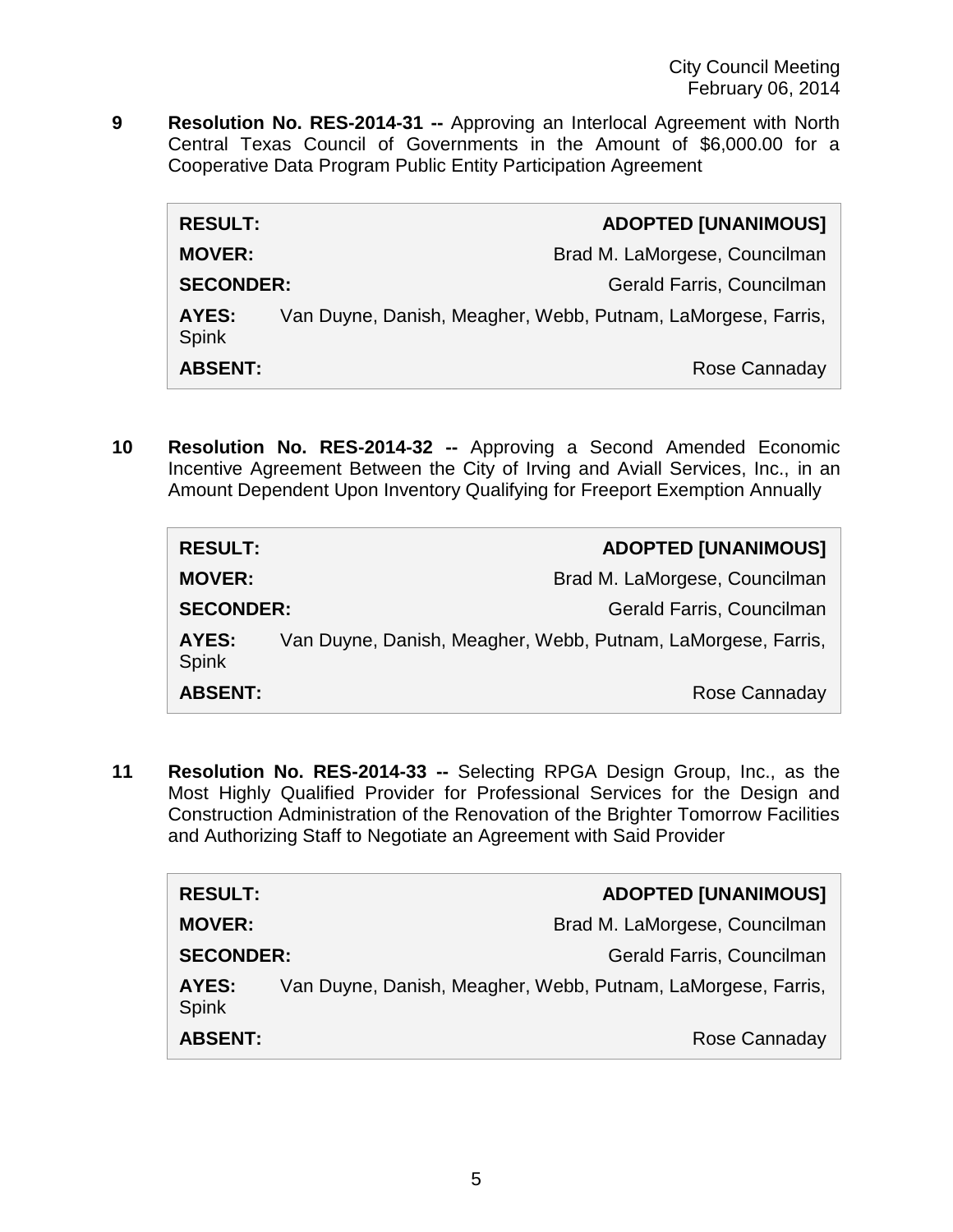**12 Resolution No. RES-2014-34 --** Approving an Increase of \$220,000.00 to the Not to Exceed Amount for a New Total in an Amount Not to Exceed \$440,000.00 to Pacheco Koch Consulting Engineers, Inc., for Surveying and Platting Services

| <b>RESULT:</b>               | <b>ADOPTED [UNANIMOUS]</b>                                   |
|------------------------------|--------------------------------------------------------------|
| <b>MOVER:</b>                | Brad M. LaMorgese, Councilman                                |
| <b>SECONDER:</b>             | Gerald Farris, Councilman                                    |
| <b>AYES:</b><br><b>Spink</b> | Van Duyne, Danish, Meagher, Webb, Putnam, LaMorgese, Farris, |
| <b>ABSENT:</b>               | Rose Cannaday                                                |

**13 Resolution No. RES-2014-35 --** Authorizing the Termination of the Nonexclusive Distribution Agreement Between the City of Irving and the North Texas Tollway Authority for the Issuance of TollTags

| <b>RESULT:</b>        | <b>ADOPTED [UNANIMOUS]</b>                                   |
|-----------------------|--------------------------------------------------------------|
| <b>MOVER:</b>         | Brad M. LaMorgese, Councilman                                |
| <b>SECONDER:</b>      | Gerald Farris, Councilman                                    |
| AYES:<br><b>Spink</b> | Van Duyne, Danish, Meagher, Webb, Putnam, LaMorgese, Farris, |
| <b>ABSENT:</b>        | Rose Cannaday                                                |

**14 Resolution No. RES-2014-36 --** Renewing the Annual Contract with Alliance Geotechnical Group in the Total Estimated Annual Amount of \$175,000.00 for Geotechnical Engineering and Construction Materials Testing and Inspection

| <b>RESULT:</b>        | <b>ADOPTED [UNANIMOUS]</b>                                   |
|-----------------------|--------------------------------------------------------------|
| <b>MOVER:</b>         | Brad M. LaMorgese, Councilman                                |
| <b>SECONDER:</b>      | Gerald Farris, Councilman                                    |
| AYES:<br><b>Spink</b> | Van Duyne, Danish, Meagher, Webb, Putnam, LaMorgese, Farris, |
| <b>ABSENT:</b>        | Rose Cannaday                                                |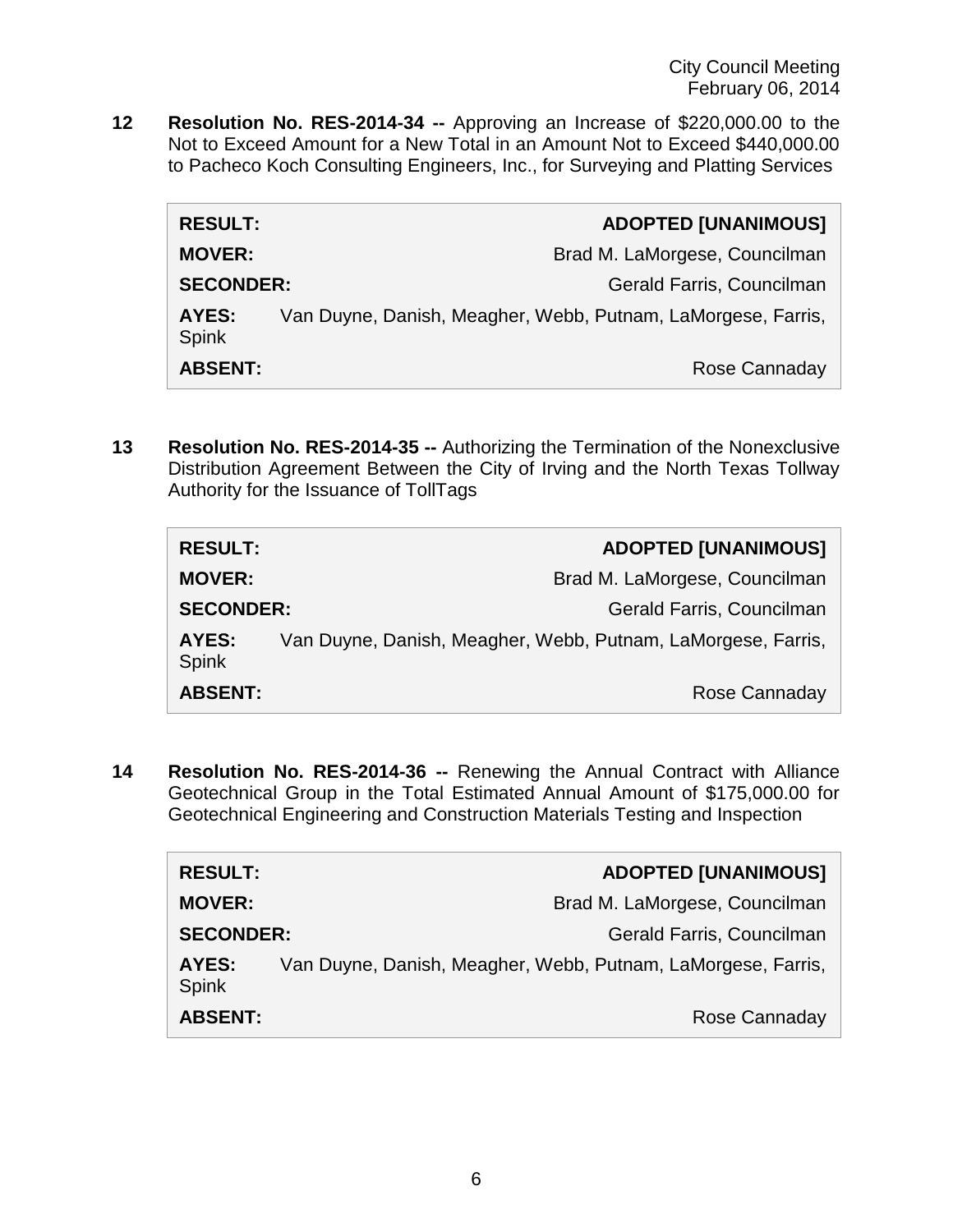**15 Resolution No. RES-2014-37 --** Rejecting All Proposals for Installation of Fiber Optic Cabling for Rock Island/Briery Complex

| <b>RESULT:</b>        | <b>ADOPTED [UNANIMOUS]</b>                                   |
|-----------------------|--------------------------------------------------------------|
| <b>MOVER:</b>         | Brad M. LaMorgese, Councilman                                |
| <b>SECONDER:</b>      | Gerald Farris, Councilman                                    |
| AYES:<br><b>Spink</b> | Van Duyne, Danish, Meagher, Webb, Putnam, LaMorgese, Farris, |
| <b>ABSENT:</b>        | Rose Cannaday                                                |

**16 Resolution No. RES-2014-38 --** Selecting Freese and Nichols, Inc., as the Most Highly Qualified Provider for Engineering Services for a Long Range Water Plan and Authorizing Staff to Negotiate an Agreement with Said Provider

| <b>RESULT:</b>               | <b>ADOPTED [UNANIMOUS]</b>                                   |
|------------------------------|--------------------------------------------------------------|
| <b>MOVER:</b>                | Brad M. LaMorgese, Councilman                                |
| <b>SECONDER:</b>             | Gerald Farris, Councilman                                    |
| <b>AYES:</b><br><b>Spink</b> | Van Duyne, Danish, Meagher, Webb, Putnam, LaMorgese, Farris, |
| <b>ABSENT:</b>               | Rose Cannaday                                                |

**17 Resolution No. RES-2014-39 --** Approving the As-Needed Purchase of Passenger and Truck Tires from Wingfoot Tire Company in the Total Estimated Amount of \$318,000.00 through the City's Interlocal Cooperative Purchasing Agreement with the City of Dallas

| <b>RESULT:</b>               | <b>ADOPTED [UNANIMOUS]</b>                                   |
|------------------------------|--------------------------------------------------------------|
| <b>MOVER:</b>                | Brad M. LaMorgese, Councilman                                |
| <b>SECONDER:</b>             | Gerald Farris, Councilman                                    |
| <b>AYES:</b><br><b>Spink</b> | Van Duyne, Danish, Meagher, Webb, Putnam, LaMorgese, Farris, |
| <b>ABSENT:</b>               | Rose Cannaday                                                |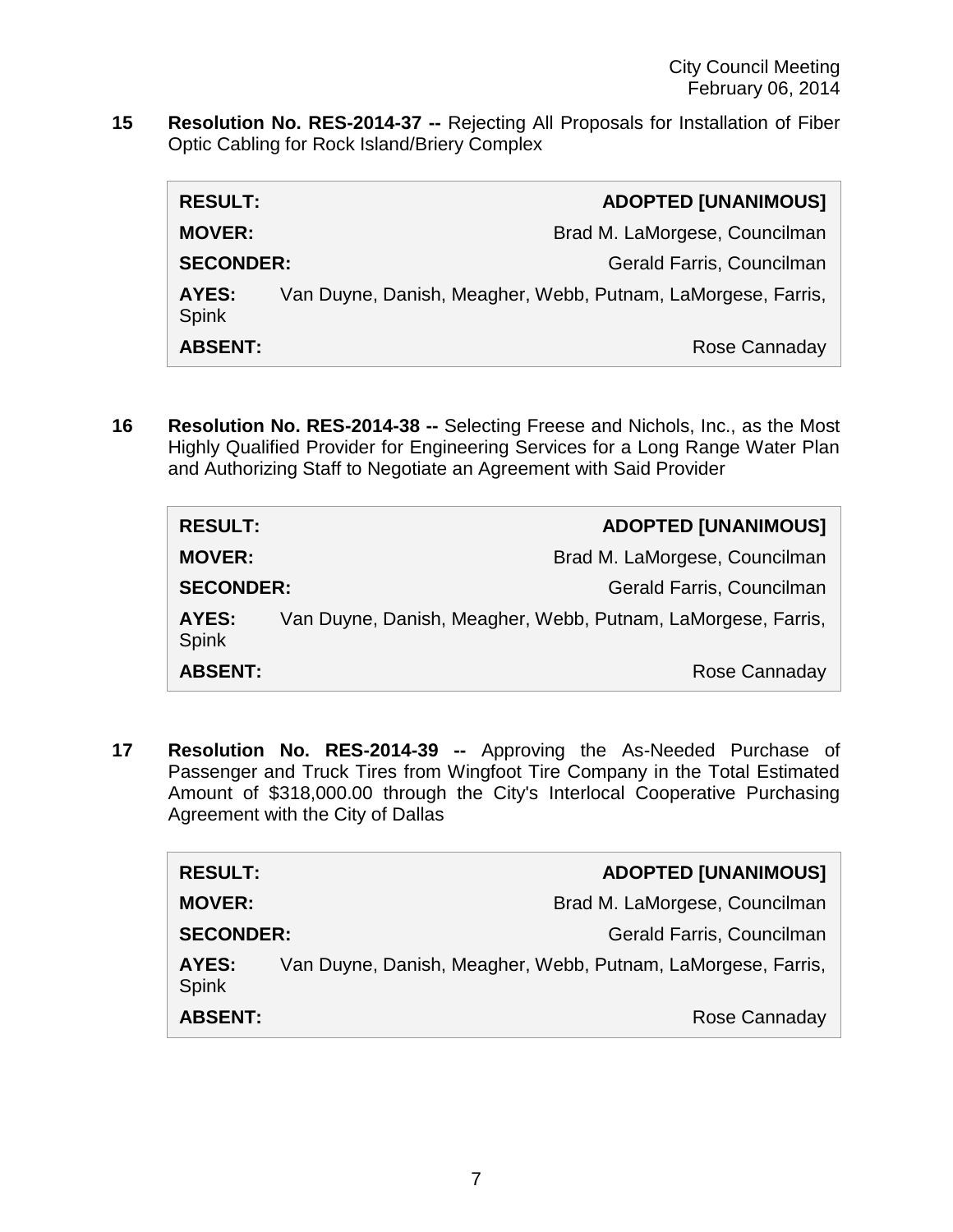**18 Resolution No. RES-2014-40 --** Approving As-Needed Purchases of Vehicles & Heavy Trucks (Repair Parts and Labor) from MHC Kenworth in an Amount Not to Exceed \$72,000.00 through the State of Texas Local Government Statewide Purchasing Cooperative Agreement (BuyBoard)

| <b>RESULT:</b>        | <b>ADOPTED [UNANIMOUS]</b>                                   |
|-----------------------|--------------------------------------------------------------|
| <b>MOVER:</b>         | Brad M. LaMorgese, Councilman                                |
| <b>SECONDER:</b>      | Gerald Farris, Councilman                                    |
| AYES:<br><b>Spink</b> | Van Duyne, Danish, Meagher, Webb, Putnam, LaMorgese, Farris, |
| <b>ABSENT:</b>        | Rose Cannaday                                                |

**19 Resolution No. RES-2014-41 --** Approving As-Needed Single Source Purchases of Original Equipment Manufacturer (OEM) Parts and Repairs for Freightliner and Sterling Equipment from ATC Freightliner - Dallas Texas in an Amount Not to Exceed \$70,000.00

| <b>RESULT:</b>        | <b>ADOPTED [UNANIMOUS]</b>                                   |
|-----------------------|--------------------------------------------------------------|
| <b>MOVER:</b>         | Brad M. LaMorgese, Councilman                                |
| <b>SECONDER:</b>      | Gerald Farris, Councilman                                    |
| <b>AYES:</b><br>Spink | Van Duyne, Danish, Meagher, Webb, Putnam, LaMorgese, Farris, |
| <b>ABSENT:</b>        | Rose Cannaday                                                |

**20 Ordinance No. ORD-2014-9542 --** Calling a Regular Municipal Election to be Held on Saturday, May 10, 2014, for the Purpose of Electing the Position of Mayor and City Council Places Three (3) and Five (5), and Calling a Subsequent Run-Off Election, If Necessary

| <b>RESULT:</b>        |                                                              | <b>ADOPTED [UNANIMOUS]</b>    |
|-----------------------|--------------------------------------------------------------|-------------------------------|
| <b>MOVER:</b>         |                                                              | Brad M. LaMorgese, Councilman |
| <b>SECONDER:</b>      |                                                              | Gerald Farris, Councilman     |
| AYES:<br><b>Spink</b> | Van Duyne, Danish, Meagher, Webb, Putnam, LaMorgese, Farris, |                               |
| <b>ABSENT:</b>        |                                                              | Rose Cannaday                 |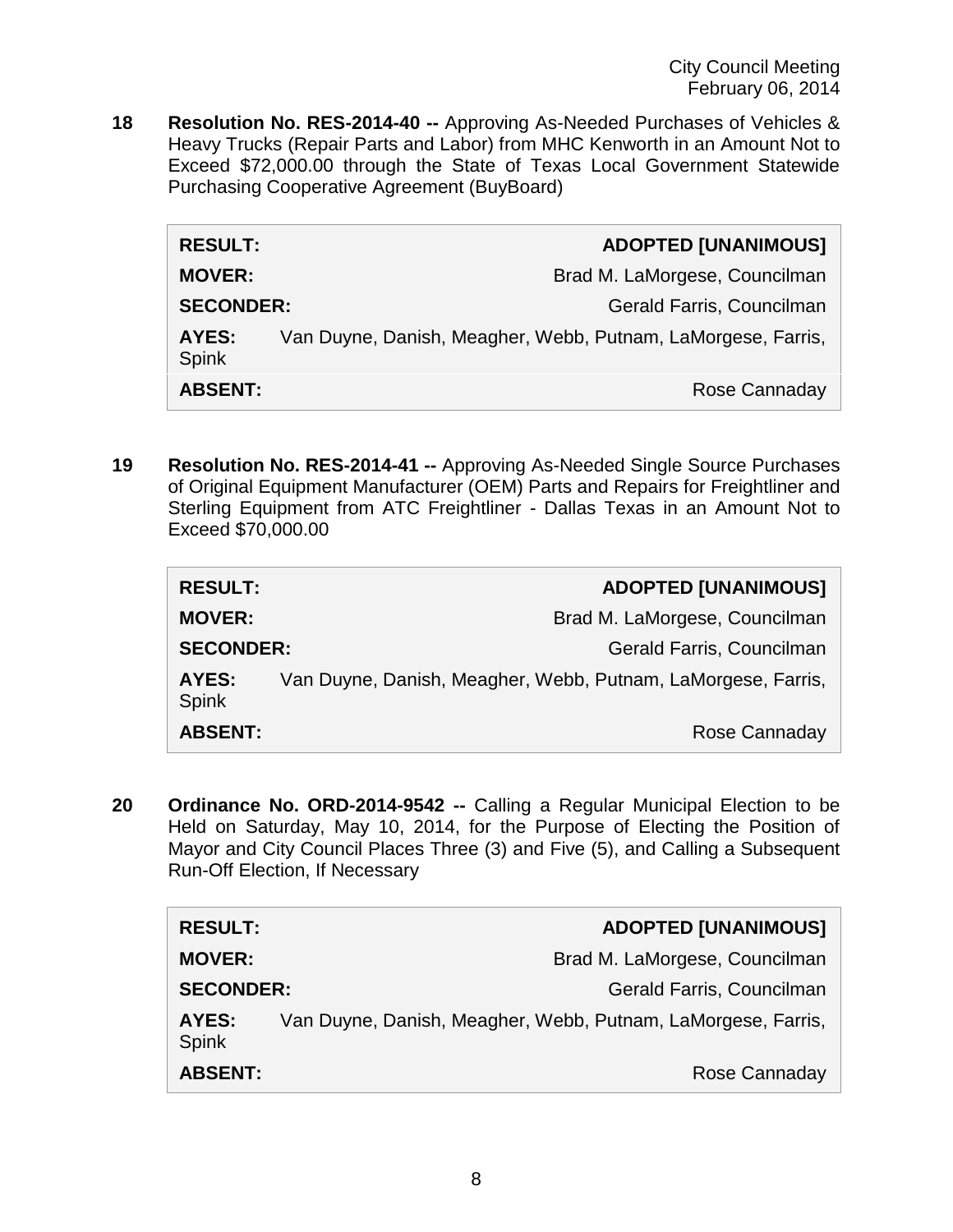**21 Ordinance No. ORD-2014-9528 --** Final Reading -- Granting a Franchise to B & B Waste Transit, Inc., for Solid Waste Collection Services Pursuant to Chapter 33 of the Code of Civil and Criminal Ordinances of the City of Irving, Texas

| <b>RESULT:</b>        | <b>ADOPTED [UNANIMOUS]</b>                                   |
|-----------------------|--------------------------------------------------------------|
| <b>MOVER:</b>         | Brad M. LaMorgese, Councilman                                |
| <b>SECONDER:</b>      | Gerald Farris, Councilman                                    |
| AYES:<br><b>Spink</b> | Van Duyne, Danish, Meagher, Webb, Putnam, LaMorgese, Farris, |
| <b>ABSENT:</b>        | Rose Cannaday                                                |

**22 Ordinance No. ORD-2014-9543 --** Authorizing the Partial Abandonment of a Public Utility Easement and an Enclosed Storm Sewer Easement at 1999 W. Airport Freeway

| <b>RESULT:</b>        | <b>ADOPTED [UNANIMOUS]</b>                                   |               |
|-----------------------|--------------------------------------------------------------|---------------|
| <b>MOVER:</b>         | Brad M. LaMorgese, Councilman                                |               |
| <b>SECONDER:</b>      | Gerald Farris, Councilman                                    |               |
| AYES:<br><b>Spink</b> | Van Duyne, Danish, Meagher, Webb, Putnam, LaMorgese, Farris, |               |
| <b>ABSENT:</b>        |                                                              | Rose Cannaday |

**23 Ordinance No. ORD-2014-9544 --** Authorizing the Partial Abandonment of a Public Utility Easement at 101 Decker Drive

| <b>RESULT:</b>        |                                                              | <b>ADOPTED [UNANIMOUS]</b>    |
|-----------------------|--------------------------------------------------------------|-------------------------------|
| <b>MOVER:</b>         |                                                              | Brad M. LaMorgese, Councilman |
| <b>SECONDER:</b>      |                                                              | Gerald Farris, Councilman     |
| AYES:<br><b>Spink</b> | Van Duyne, Danish, Meagher, Webb, Putnam, LaMorgese, Farris, |                               |
| <b>ABSENT:</b>        |                                                              | Rose Cannaday                 |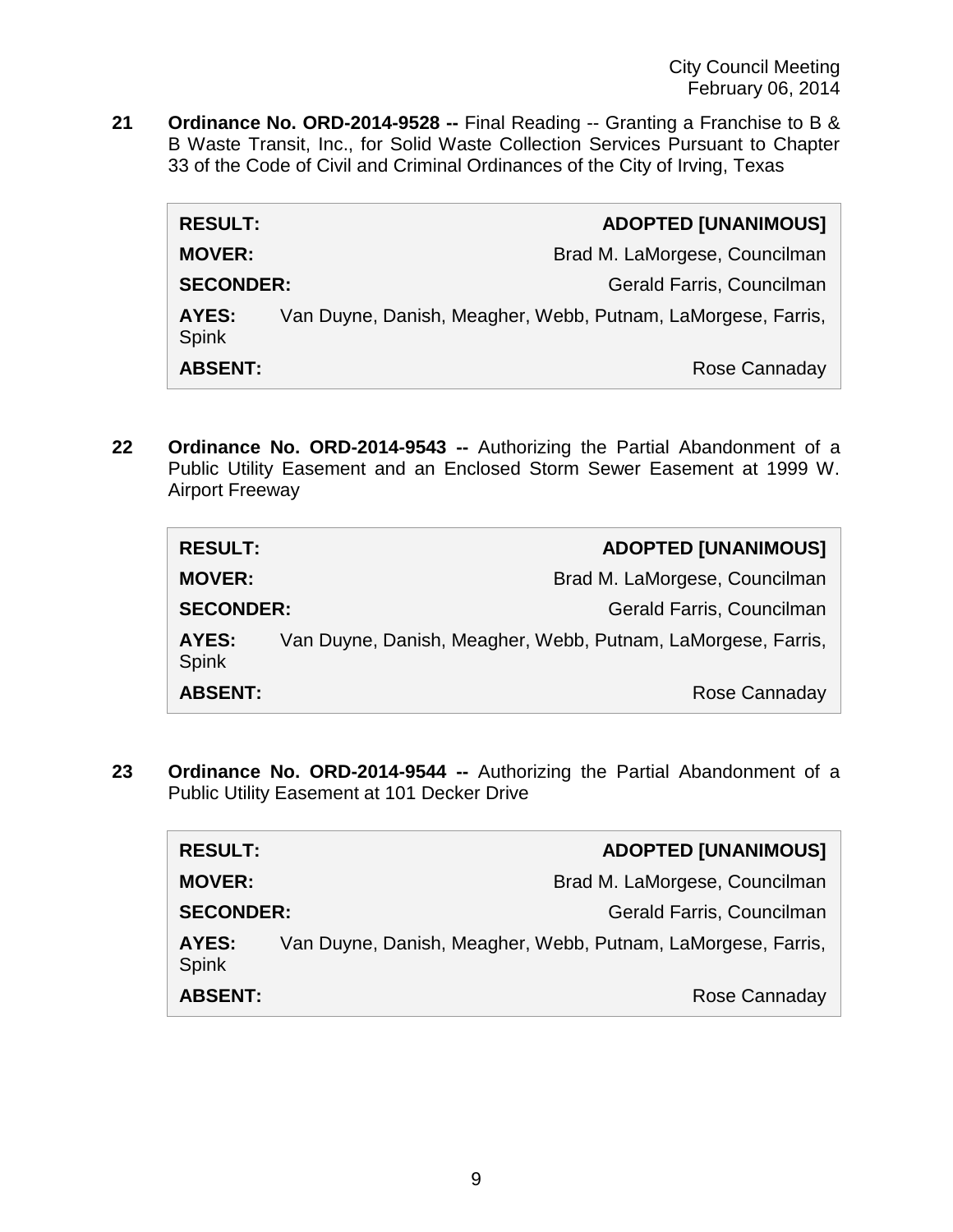## **INDIVIDUAL CONSIDERATION**

**24 Ordinance No. ORD-2014-9545 --** Public Hearing and Ordinance Designating a Certain Contiguous Geographic Area in the City of Irving as "Tax Increment Reinvestment Zone Number Five, City of Irving, Texas"; Providing the Effective and Termination Dates for the Zone; Establishing a Tax Increment Fund for the Zone; and Containing Other Matters Related to the Zone

Mayor Van Duyne opened the public hearing at approximately 7:35 p.m.

No one signed up to speak at tonight's meeting under this item.

Mayor Van Duyne closed the public hearing at approximately 7:35 p.m.

Motioned by Councilman Farris, seconded by Councilman LaMorgese to Approve an Ordinance Designating a Certain Contiguous Geographic Area in the City of Irving as "Tax Increment Reinvestment Zone Number Five, City of Irving, Texas"; Providing the Effective and Termination Dates for the Zone; Establishing a Tax Increment Fund for the Zone; and Containing Other Matters Related to the Zone.

Motion approved 7-1.

Council member(s) voting in opposition to this motion include: Councilman Putnam

| <b>RESULT:</b>   | <b>ADOPTED [7 TO 1]</b>                                    |
|------------------|------------------------------------------------------------|
| <b>MOVER:</b>    | Gerald Farris, Councilman                                  |
| <b>SECONDER:</b> | Brad M. LaMorgese, Councilman                              |
| <b>AYES:</b>     | Van Duyne, Danish, Meagher, Webb, LaMorgese, Farris, Spink |
| <b>NAYS:</b>     | Joe Putnam                                                 |
| <b>ABSENT:</b>   | Rose Cannaday                                              |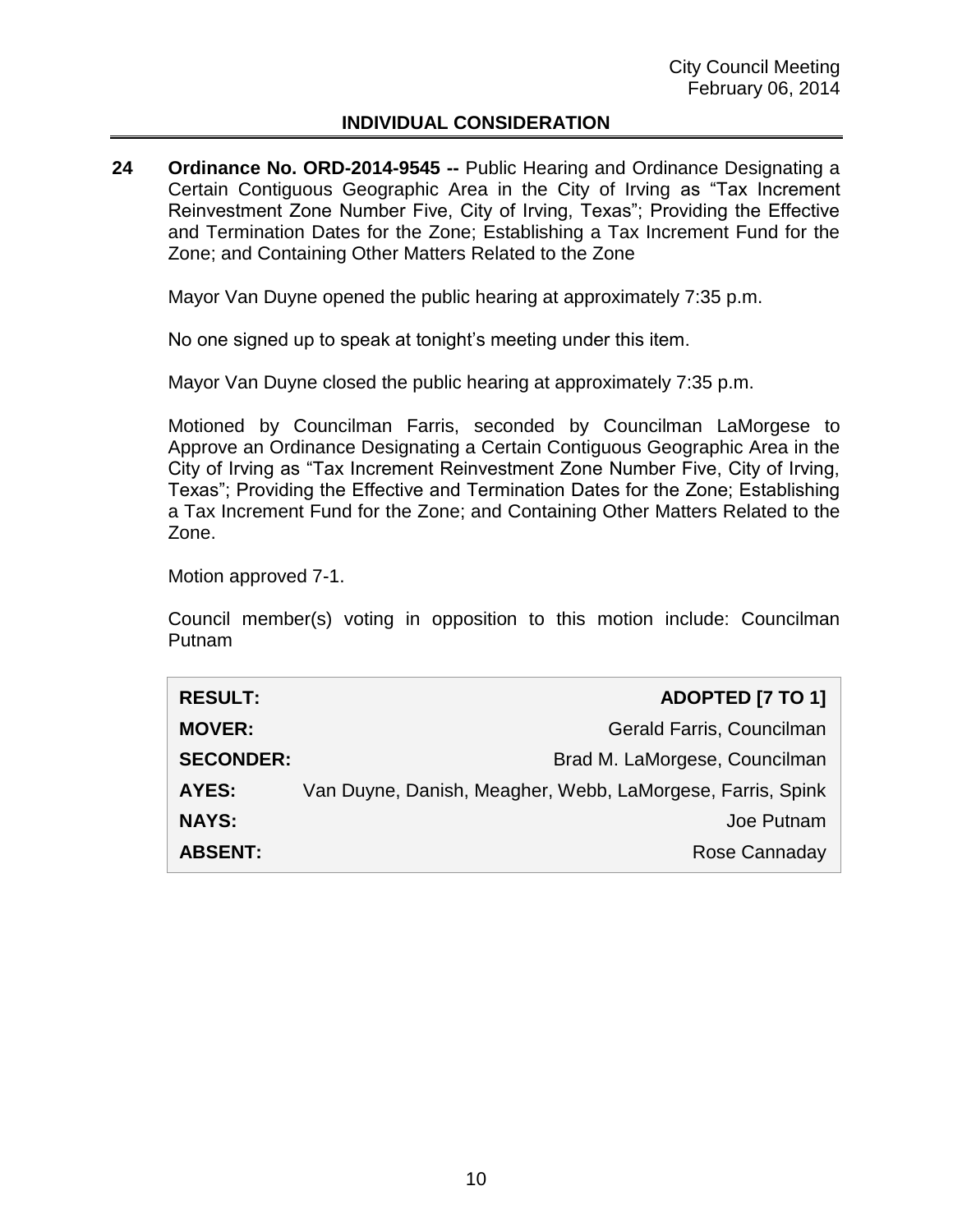**25 Resolution No. RES-2014-25 --** Amending Agreement Between the City of Irving and Stephen W. McCullough; Extending Term to April 2, 2016 (Postponed from January 9, 2014)

The following individual(s) signed up to speak in favor of this item:

Tom Madrozykowski, 2220 Spanish Trail, Irving, TX

Motioned by Councilman Putnam, seconded by Councilman Webb to take no action on this item.

Motion failed 4-4.

Council member(s) voting in support of this motion include: Councilman Putnam, Councilman Danish, Councilman Meagher and Councilman Webb.

Council member(s) voting in opposition to this motion include: Mayor Van Duyne, Councilman LaMorgese, Councilman Farris, and Councilman Spink.

Motioned by Councilman Farris, seconded by Councilman Spink to Deny Amending the Agreement Between the City of Irving and Stephen W. McCullough; Extending Term to April 2, 2016

Motion approved 5-3.

Councilmember(s) voting in support of this motion include: Mayor Van Duyne, Councilman LaMorgese, Councilman Farris, Councilman Spink and Councilman Webb.

Councilmember(s) voting in opposition to this motion include: Councilman Putnam, Councilman Danish and Councilman Meagher.

| <b>RESULT:</b>   | <b>DENIED [5 TO 3]</b>                    |
|------------------|-------------------------------------------|
| <b>MOVER:</b>    | Gerald Farris, Councilman                 |
| <b>SECONDER:</b> | Thomas Spink, Councilman                  |
| <b>AYES:</b>     | Van Duyne, Webb, LaMorgese, Farris, Spink |
| <b>NAYS:</b>     | John C. Danish, Allan Meagher, Joe Putnam |
| <b>ABSENT:</b>   | Rose Cannaday                             |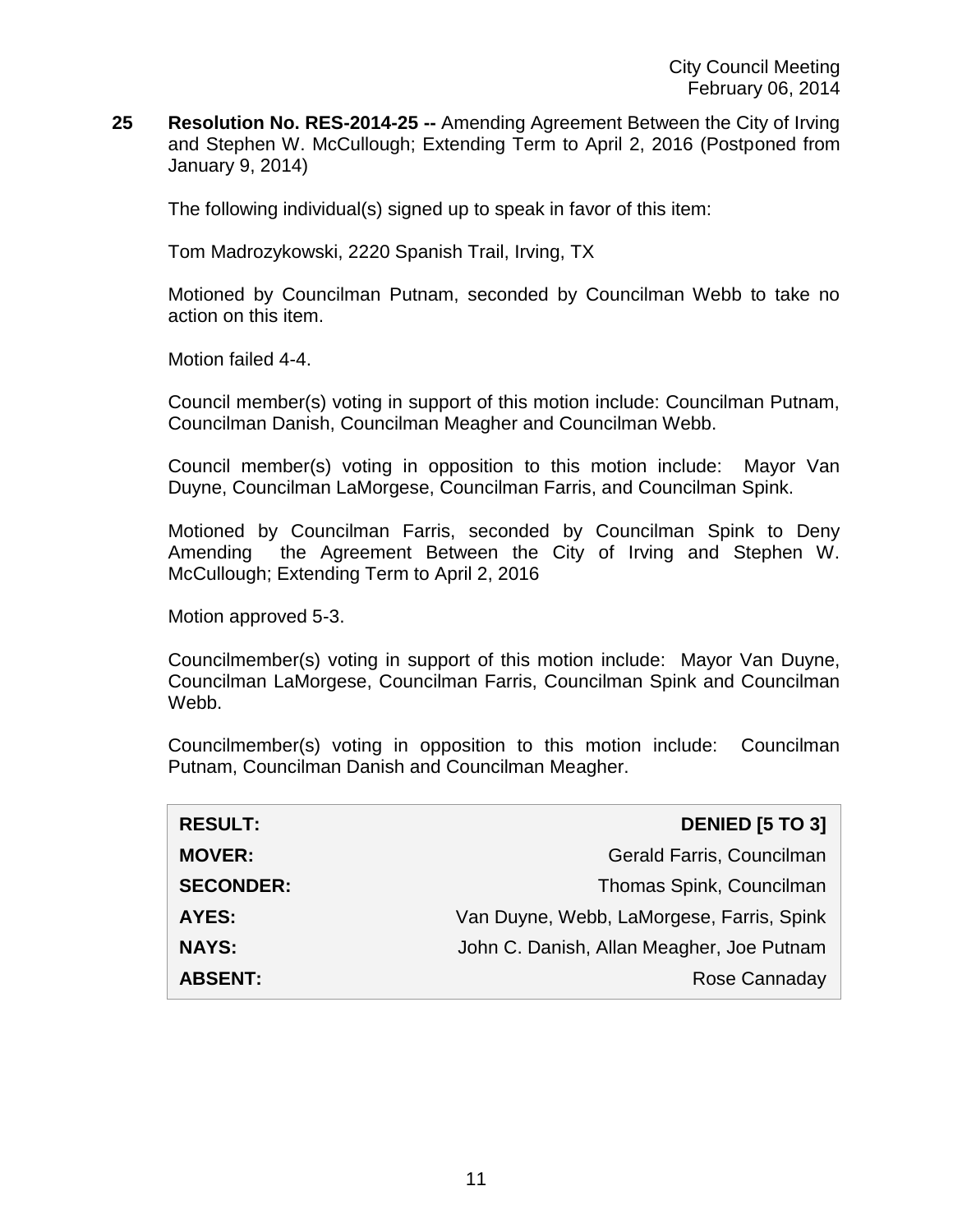## **ZONING CASES AND COMPANION ITEMS**

**26 Ordinance No. ORD-2014-9546 --** Zoning Case #ZC13-0042 - Granting S-P-1 (Detailed Site Plan) for R-AB (Restaurant with the Attendant Accessory Use of the Sale of Alcoholic Beverages for On-Premises Consumption) - Approximately 3,038 Square Feet Located at 7300 North MacArthur Boulevard, Suite #105 - Up in Smoke, Applicant - MacArthur Las Colinas Partners, LLC, Owner

Mayor Van Duyne opened the public hearing at approximately 7:49 p.m.

No one signed up to speak at tonight's meeting under this item.

Mayor Van Duyne closed the public hearing at approximately 7:49 p.m.

Motioned by Councilman Farris, seconded by Councilman Danish to approve Zoning Case #ZC13-0042 - Granting S-P-1 (Detailed Site Plan) for R-AB (Restaurant with the Attendant Accessory Use of the Sale of Alcoholic Beverages for On-Premises Consumption) - Approximately 3,038 Square Feet Located at 7300 North MacArthur Boulevard, Suite #105 - Up in Smoke, Applicant - MacArthur Las Colinas Partners, LLC, Owner

Motion approved 8-0.

| <b>RESULT:</b>        |                                                              | <b>ADOPTED [UNANIMOUS]</b> |
|-----------------------|--------------------------------------------------------------|----------------------------|
| <b>MOVER:</b>         |                                                              | Gerald Farris, Councilman  |
| <b>SECONDER:</b>      |                                                              | John C. Danish, Councilman |
| AYES:<br><b>Spink</b> | Van Duyne, Danish, Meagher, Webb, Putnam, LaMorgese, Farris, |                            |
| <b>ABSENT:</b>        |                                                              | Rose Cannaday              |

**27 Ordinance No. ORD-2014-9547 --** Zoning Case #ZC13-0051 - Granting S-P-2 (Generalized Site Plan) for R-6 (Single Family) Uses - Approximately 0.16 Acres Located at 10008 Bluewater Terrace - Karthik Thirumalai, Applicant/Owner

Mayor Van Duyne opened the public hearing at approximately 7:50 p.m.

Karthik Thirumalai, 10008 Bluewater Terrace, Irving, TX - the applicant, spoke regarding this case.

Mayor Van Duyne closed the public hearing at approximately 8:03 p.m.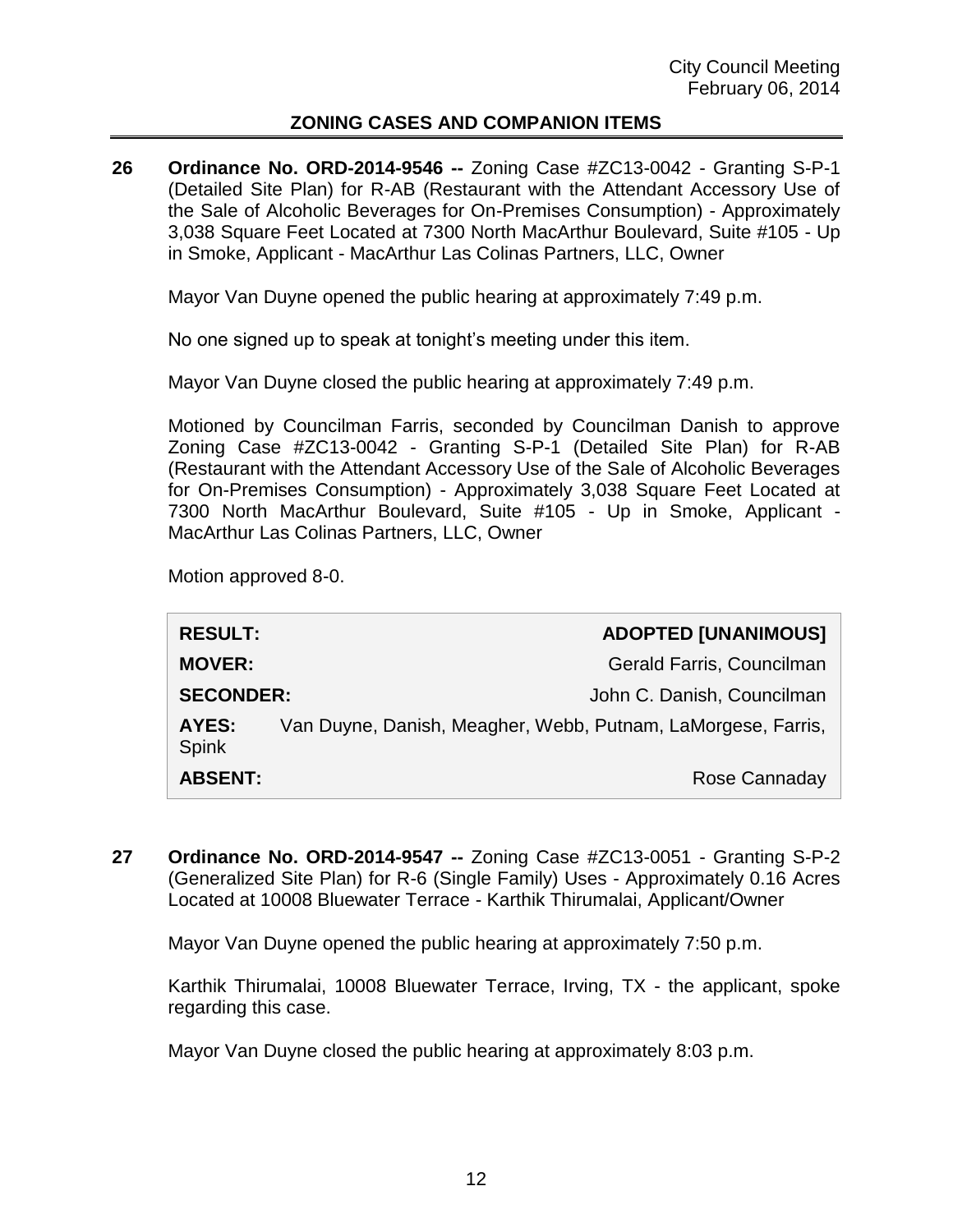Motioned by Councilman LaMorgese, seconded by Councilman Meagher to approve Zoning Case #ZC13-0051 - Granting S-P-2 (Generalized Site Plan) for R-6 (Single Family) Uses - Approximately 0.16 Acres Located at 10008 Bluewater Terrace - Karthik Thirumalai, Applicant/Owner, subject to a 15 foot setback based on City staff recommendation.

Motion approved 8-0.

| <b>RESULT:</b>        | <b>ADOPTED AS AMENDED [UNANIMOUS]</b>                        |
|-----------------------|--------------------------------------------------------------|
| <b>MOVER:</b>         | Brad M. LaMorgese, Councilman                                |
| <b>SECONDER:</b>      | Allan Meagher, Councilman                                    |
| <b>AYES:</b><br>Spink | Van Duyne, Danish, Meagher, Webb, Putnam, LaMorgese, Farris, |
| <b>ABSENT:</b>        | Rose Cannaday                                                |

**28 Ordinance No. ORD-2014-9548 --** Zoning Case #ZC13-0052 - Granting S-P-2 (Generalized Site Plan) for R-6 (Single Family) Uses - Approximately 0.16 Acres Located at 10015 Sandbar Drive - Ananth Mallavarapu, Applicant/Owner

Mayor Van Duyne opened the public hearing at approximately 8:23 p.m.

Ananth Mallavarapu, 10015 Sandbar Dr., Irving, TX - the applicant, spoke regarding this case.

Mayor Van Duyne closed the public hearing at approximately 8:23 p.m.

Motioned by Councilman LaMorgese, seconded by Councilman Farris to approve Zoning Case #ZC13-0052 - Granting S-P-2 (Generalized Site Plan) for R-6 (Single Family) Uses - Approximately 0.16 Acres Located at 10015 Sandbar Drive - Ananth Mallavarapu, Applicant/Owner, subject to a 15 foot setback based on City staff recommendation.

Motion approved 8-0.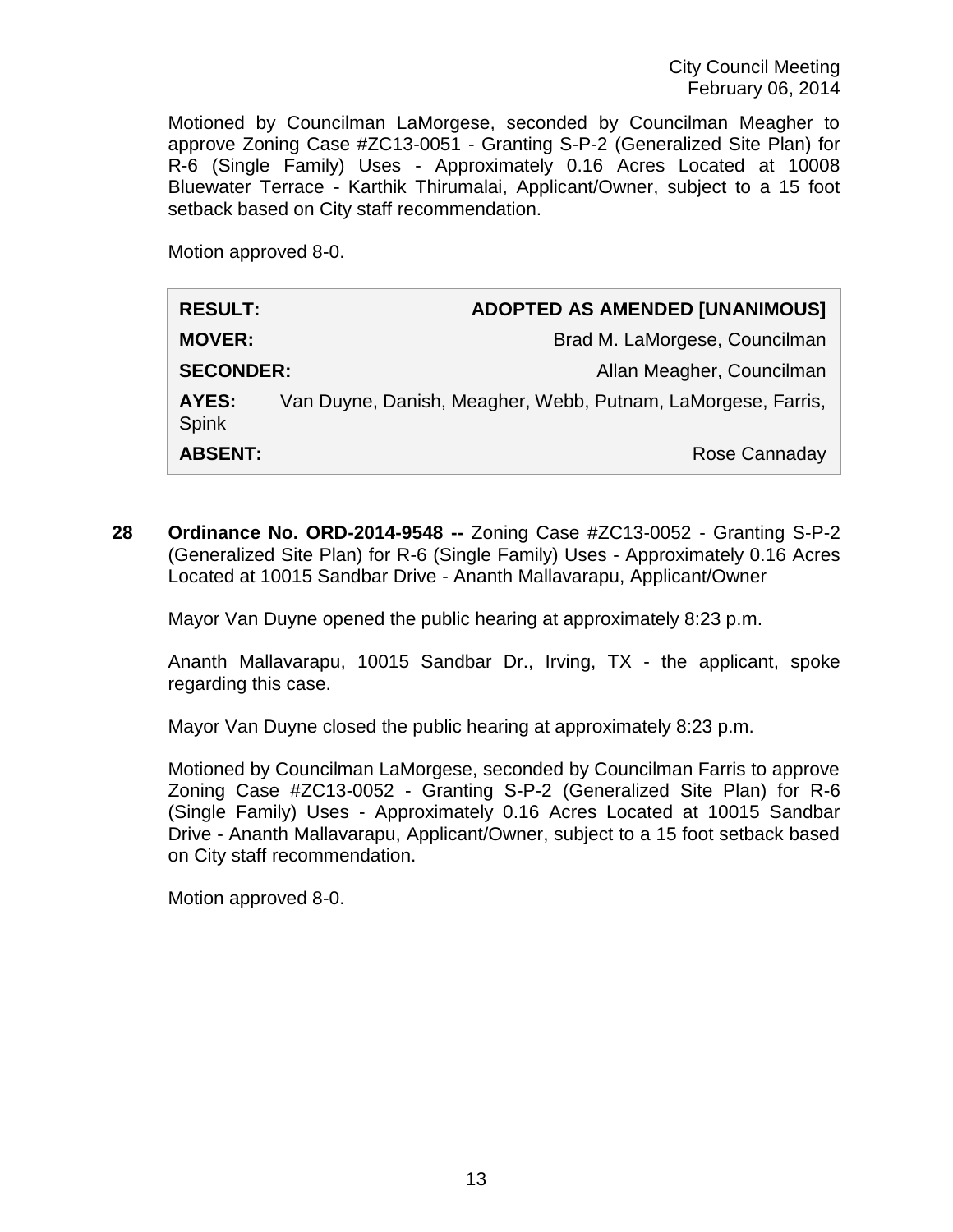# **RESULT: ADOPTED AS AMENDED [UNANIMOUS] MOVER:** Brad M. LaMorgese, Councilman **SECONDER:** Gerald Farris, Councilman **AYES:** Van Duyne, Danish, Meagher, Webb, Putnam, LaMorgese, Farris, Spink **ABSENT:** Rose Cannaday

**29 Ordinance No. ORD-2014-9549 --** Zoning Case #ZC13-0053 - Granting R-6 (Single Family) Uses - Approximately 0.54 Acres Located at 2617 Lago Vista Loop - Arturo Farran, Applicant/Owner

Mayor Van Duyne opened the public hearing at approximately 8:24 p.m.

No one signed up to speak at tonight's meeting under this item.

Mayor Van Duyne closed the public hearing at approximately 8:24 p.m.

Motioned by Councilman Meagher, seconded by Councilman Danish to approve Zoning Case #ZC13-0053 - Granting R-6 (Single Family) Uses - Approximately 0.54 Acres Located at 2617 Lago Vista Loop - Arturo Farran, Applicant/Owner

Motion approved 8-0.

| <b>RESULT:</b>        | <b>ADOPTED [UNANIMOUS]</b>                                   |
|-----------------------|--------------------------------------------------------------|
| <b>MOVER:</b>         | Allan Meagher, Councilman                                    |
| <b>SECONDER:</b>      | John C. Danish, Councilman                                   |
| AYES:<br><b>Spink</b> | Van Duyne, Danish, Meagher, Webb, Putnam, LaMorgese, Farris, |
| <b>ABSENT:</b>        | Rose Cannaday                                                |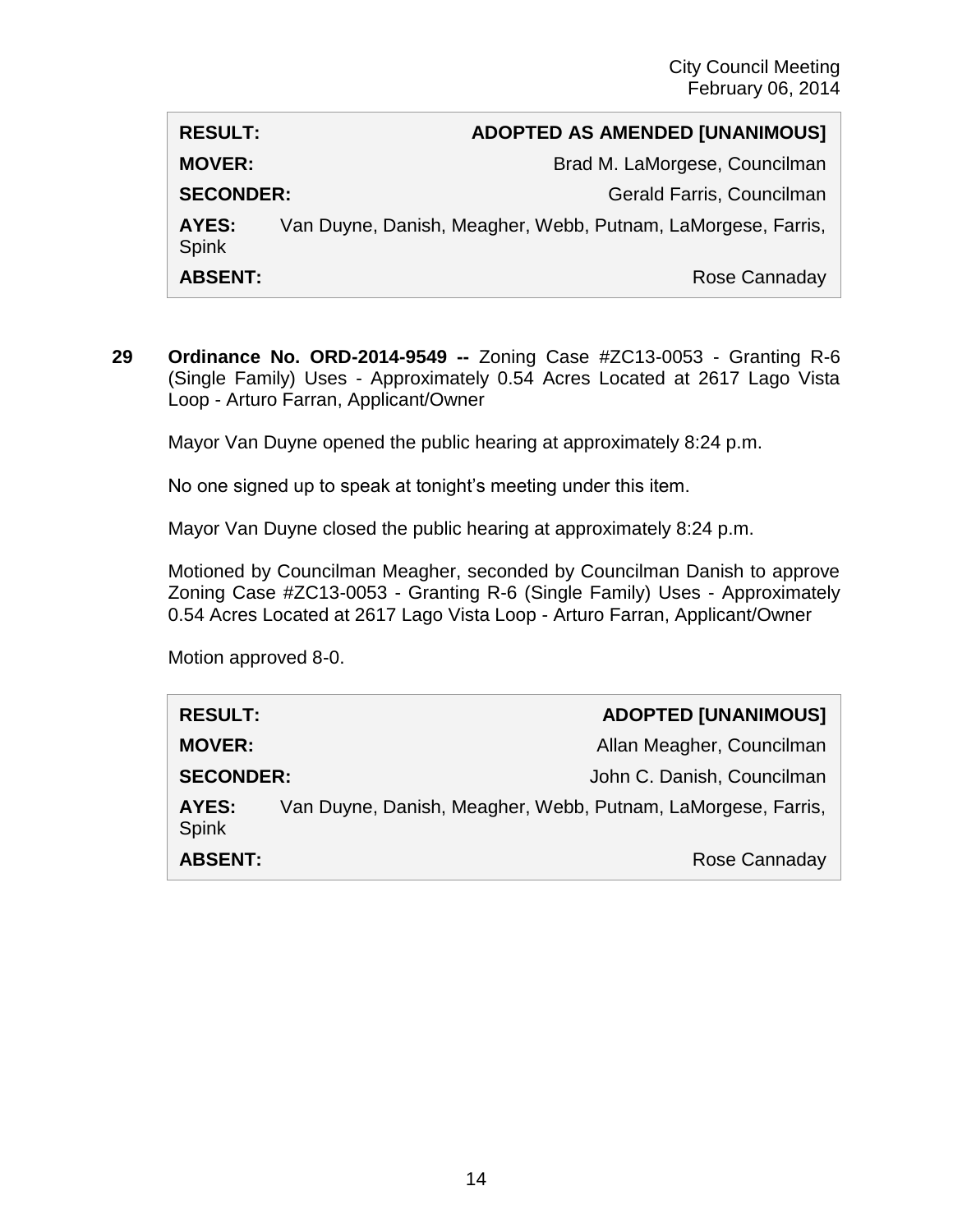**30 Ordinance No. ORD-2014-9550 --** Zoning Case #ZC13-0055 - Granting S-P-1 (Detailed Site Plan) for Hospital Helipad, and Repeal of Ordinance No. 7053 (S-P-1 for Helistop) and Ordinance No. 2013-9449 (S-P-1 for Heliport) - Approximately 0.38 Acres at 1901 N. MacArthur Boulevard - Kimley-Horn and Associates, Applicant - Irving Hospital Authority, Owner

Mayor Van Duyne opened the public hearing at approximately 8:26 p.m.

The following individual(s) signed up to speak in support of this item: Don Arnwine, 1421 Travis Circle South, Irving, TX Blake Hodge, 4663 Newcastle Drive, Frisco, TX Walter Wilson, 10405 Winners Drive, Irving, TX

Mayor Van Duyne closed the public hearing at approximately 8:26 p.m.

Motioned by Councilman Meagher, seconded by Councilman Danish to approve Zoning Case #ZC13-0055 - Granting S-P-1 (Detailed Site Plan) for Hospital Helipad, and Repeal of Ordinance No. 7053 (S-P-1 for Helistop) and Ordinance No. 2013-9449 (S-P-1 for Heliport) - Approximately 0.38 Acres at 1901 N. MacArthur Boulevard - Kimley-Horn and Associates, Applicant - Irving Hospital Authority, Owner

Motion approved 8-0.

| <b>RESULT:</b>   |                                                              | <b>ADOPTED [UNANIMOUS]</b> |
|------------------|--------------------------------------------------------------|----------------------------|
| <b>MOVER:</b>    |                                                              | Allan Meagher, Councilman  |
| <b>SECONDER:</b> |                                                              | John C. Danish, Councilman |
| AYES:<br>Spink   | Van Duyne, Danish, Meagher, Webb, Putnam, LaMorgese, Farris, |                            |
| <b>ABSENT:</b>   |                                                              | Rose Cannaday              |

## **APPOINTMENTS AND REPORTS**

**31 Resolution No. RES-2014-42 --** Appointing a Board Chair to the Tax Increment Reinvestment Zone No. 1 Board with a Term Expiring January 2015

Motion by Councilman Farris, seconded by Councilman Danish to Appoint Mark Cronenwett as Board Chair to the Tax Increment Reinvestment Zone No. 1 Board with a Term Expiring January 2015

Motion approved 8-0.